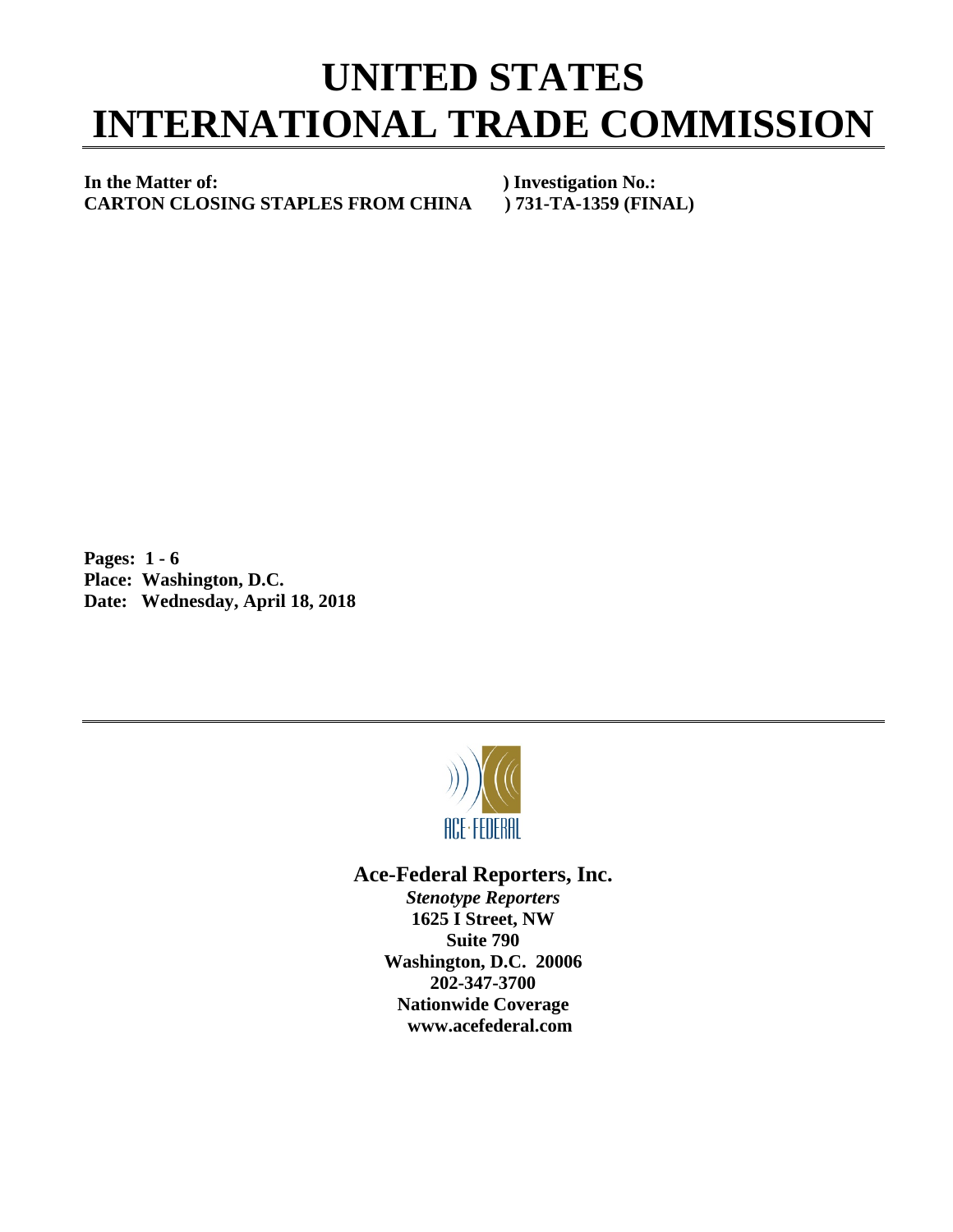| 1              | UNITED STATES OF AMERICA                                  |
|----------------|-----------------------------------------------------------|
| $\overline{c}$ | BEFORE THE                                                |
| 3              | INTERNATIONAL TRADE COMMISSION                            |
| 4              |                                                           |
| 5              | - - - - - - - - - - - - - - - X                           |
| 6              | : Investigation Number<br>IN THE MATTER OF:               |
| 7              | CARTON CLOSING STAPLES FROM CHINA : 731-TA-1359 (FINAL)   |
| 8              | $-$ - - - - - - - - - - - - - X                           |
| 9              |                                                           |
| 10             |                                                           |
| 11             |                                                           |
| 12             |                                                           |
| 13             | Wednesday, April 18, 2018                                 |
| 14             | Main Hearing Room                                         |
| 15             | U.S. International Trade                                  |
| 16             | Commission                                                |
| 17             | 500 E Street SW                                           |
| 18             | Washington, DC                                            |
| 19             |                                                           |
| 20             |                                                           |
| 21             | The meeting commenced, pursuant to notice, at             |
| 22             | 11:01 a.m., before the Commissioners of the United States |
| 23             | International Trade Commission, the Honorable Rhonda K.   |
| 24             | Schmidtlein, Chairman, presiding.                         |
| 25             |                                                           |

Ace-Federal Reporters, Inc.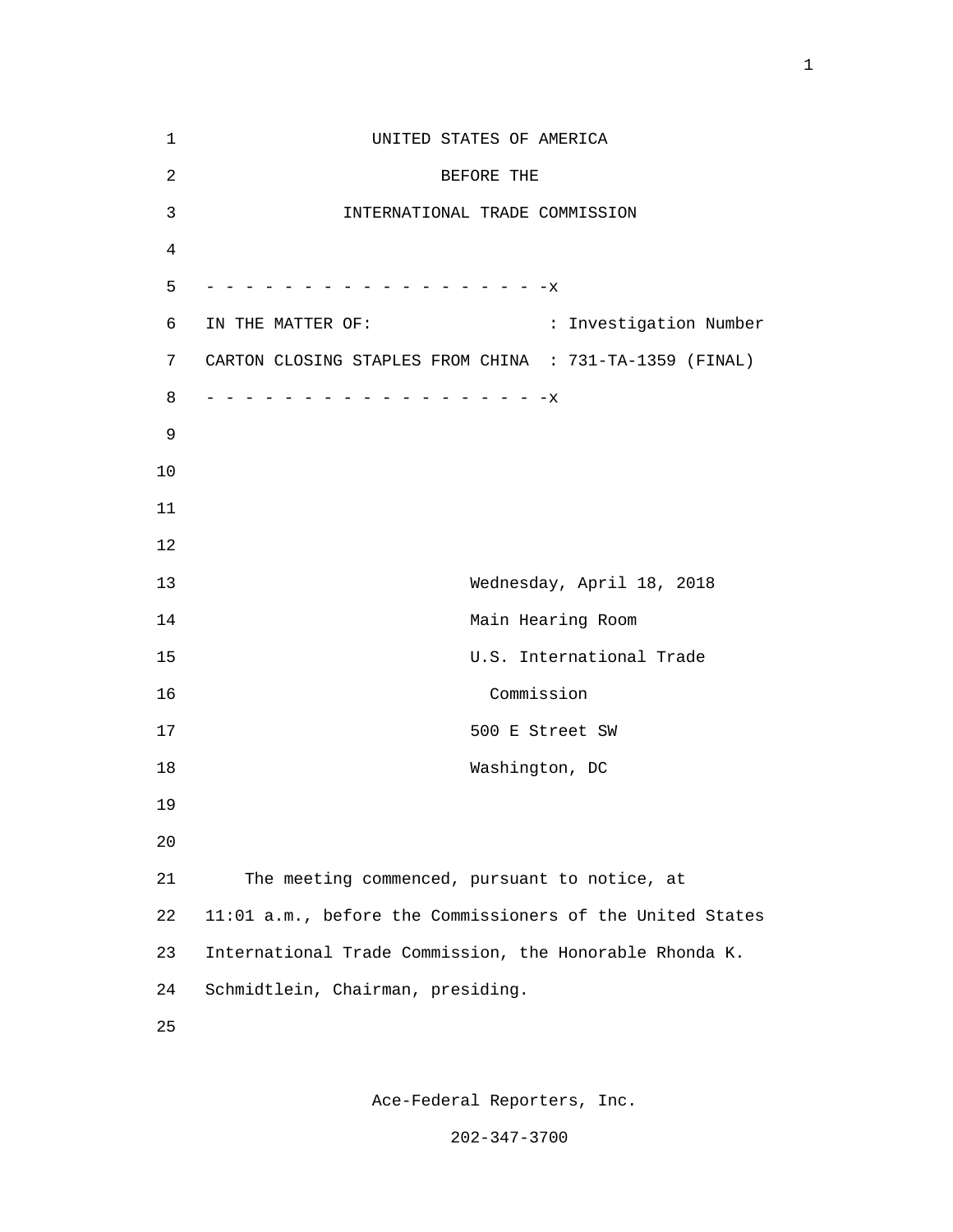1 APPEARANCES:

| 2  | On behalf of the International Trade Commission:        |
|----|---------------------------------------------------------|
| 3  | Commissioners:                                          |
| 4  | Rhonda K. Schmidtlein, Chairman (presiding)             |
| 5  | David S. Johanson, Vice Chairman                        |
| 6  | Irving A. Williamson, Commissioner                      |
| 7  | Meredith M. Broadbent, Commissioner                     |
| 8  | Jason E. Kearns, Commissioner                           |
| 9  |                                                         |
| 10 | William R. Bishop, Supervisory Hearings and Information |
| 11 | Officer                                                 |
| 12 | Tyrell Burch, Program Support Specialist                |
| 13 |                                                         |
| 14 | Staff:                                                  |
| 15 | Mark Brininstool, International Trade Analyst           |
| 16 | Yasnanhia Cabral, International Economist               |
| 17 | David Boyland, Accountant/Auditor                       |
| 18 | Brian Allen, Attorney/Advisor                           |
| 19 | Douglas Corkran, Supervisory Investigator               |
| 20 |                                                         |
| 21 |                                                         |
| 22 |                                                         |
| 23 |                                                         |
| 24 |                                                         |
| 25 |                                                         |

Ace-Federal Reporters, Inc.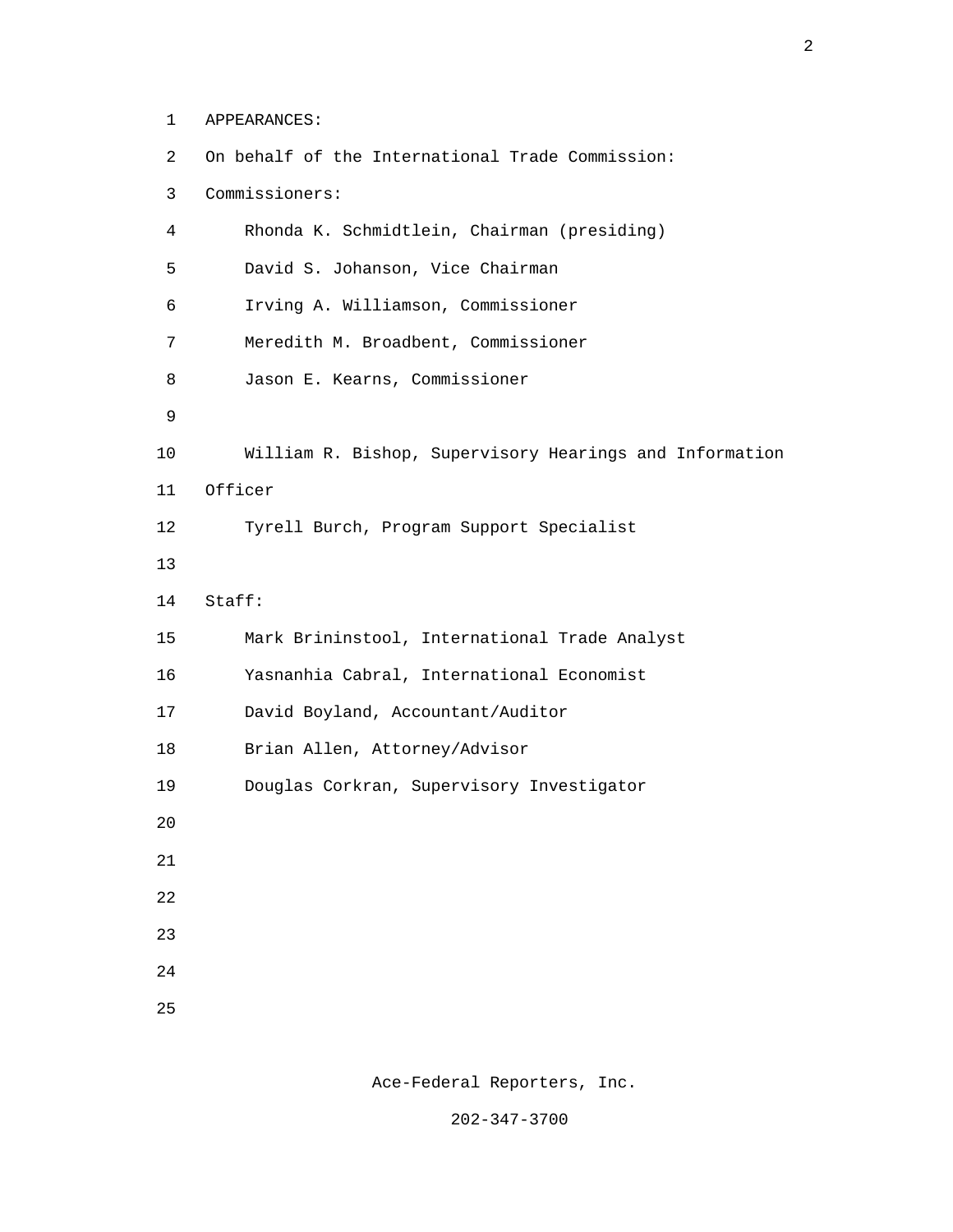1 P R O C E E D I N G S 2 (11:01 a.m.) 3 MR. BISHOP: Will the room please come to order. 4 CHAIRMAN SCHMIDTLEIN: Good morning. This 5 meeting of the U.S. International Trade Commission will now 6 come to order. 7 I understand that there are no agendas for future 8 meetings, minutes, Ratification Lists, or Outstanding 9 Action Jackets to consider. 10 Next we turn to the vote in the Final Phase of 11 Investigation Number 731-TA-1359 Concerning Imports of 12 Carton Closing Staples from China. 13 Welcome to Mr. Corkran and the staff who 14 participated in this investigation. 15 Are there any questions for the staff? 16 (No response.) 17 CHAIRMAN SCHMIDTLEIN: Are there any additions or 18 corrections to the staff report? 19 MR. CORKRAN: Douglas Corkran, Office of 20 Investigations. Thank you, Madam Chairman. There are no 21 additions or corrections to the staff report. 22 CHAIRMAN SCHMIDTLEIN: Thank you. 23 Is there any objection to approval of the staff 24 report? 25 (No response.)

<u>3</u>

Ace-Federal Reporters, Inc.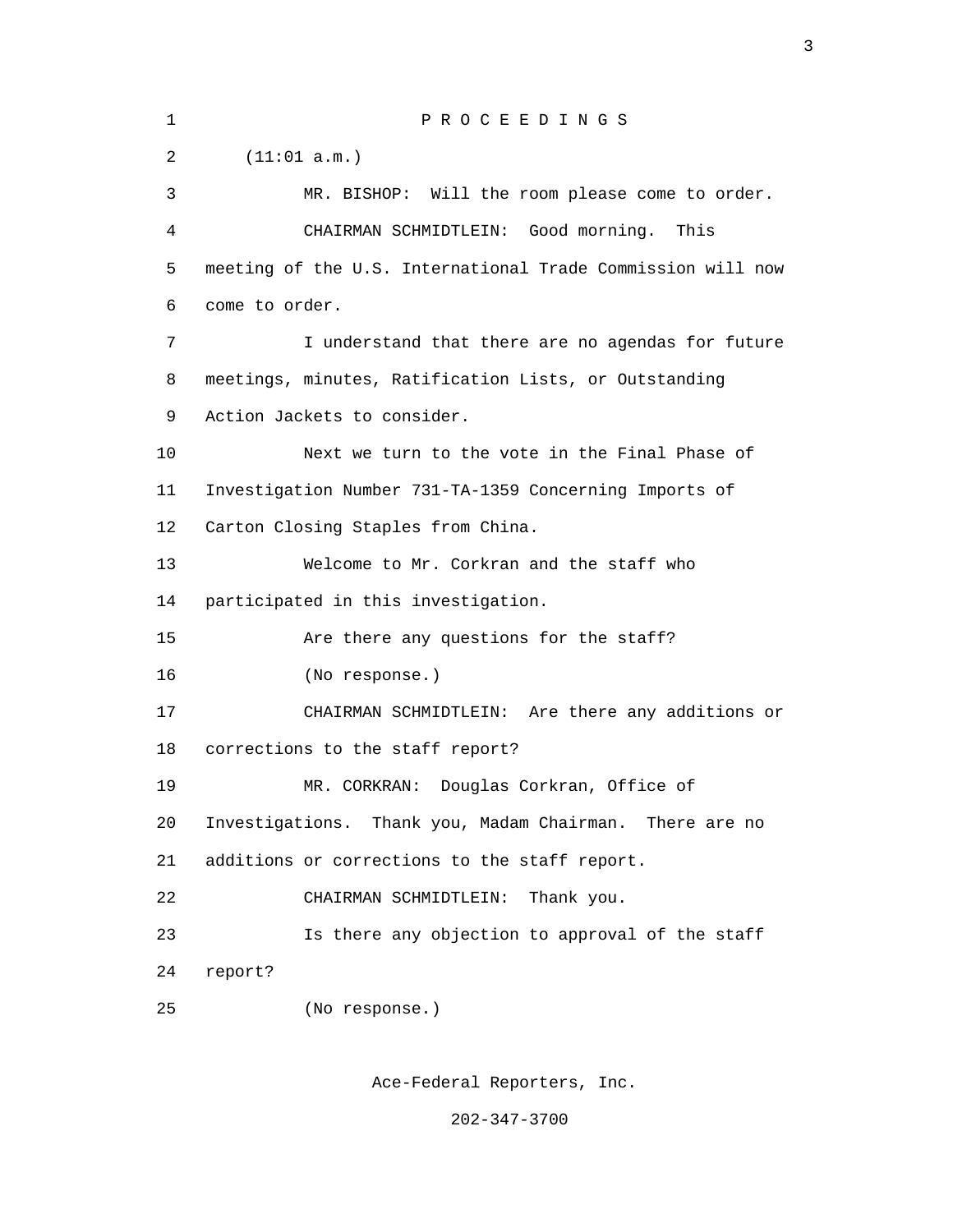1 CHAIRMAN SCHMIDTLEIN: Hearing none, it is 2 approved. 3 Mr. Secretary, will you please call the roll. 4 MR. BISHOP: Commissioner Kearns. 5 COMMISSIONER KEARNS: Not participating. 6 MR. BISHOP: Commissioner Johanson. 7 COMMISSIONER JOHANSON: I vote in the 8 affirmative. 9 MR. BISHOP: Commissioner Broadbent. 10 COMMISSIONER BROADBENT: I vote in the 11 affirmative. 12 MR. BISHOP: Commissioner Williamson. 13 COMMISSIONER WILLIAMSON: I vote in the 14 affirmative. 15 MR. BISHOP: Commissioner Schmidtlein. 16 COMMISSIONER SCHMIDTLEIN: I vote in the 17 affirmative. 18 MR. BISHOP: Madam Chairman, the Commission has 19 reached an affirmative determination. 20 CHAIRMAN SCHMIDTLEIN: Thank you, Mr. Secretary. 21 Further information regarding this determination 22 will be in the press release. Views of the Commission 23 currently are scheduled to be completed and filed by 24 May 11th, 2018. 25 Thank you again to all the staff who participated

Ace-Federal Reporters, Inc.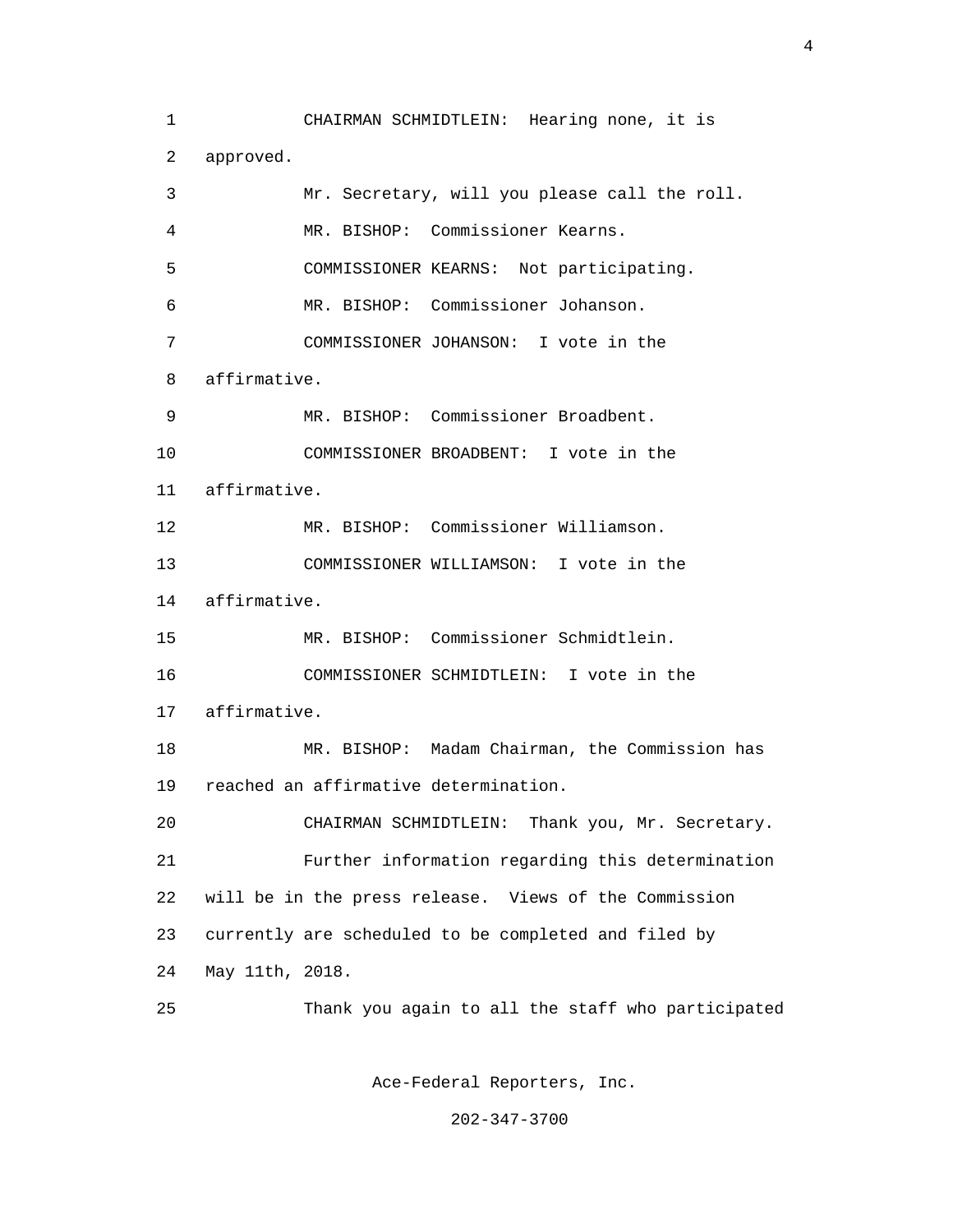1 in this investigation.

 2 Seeing that there is no other business before the 3 Commission, this meeting is adjourned. 4 (Whereupon, at 11:02 a.m., Wednesday, April; 18, 5 2018, the meeting of the Commissioners of the United States 6 International Trade Commission was adjourned.) e a seu a constantin de la Barca de la Barca de la Barca de la Barca de la Barca de la Barca de la Barca de la 

Ace-Federal Reporters, Inc.